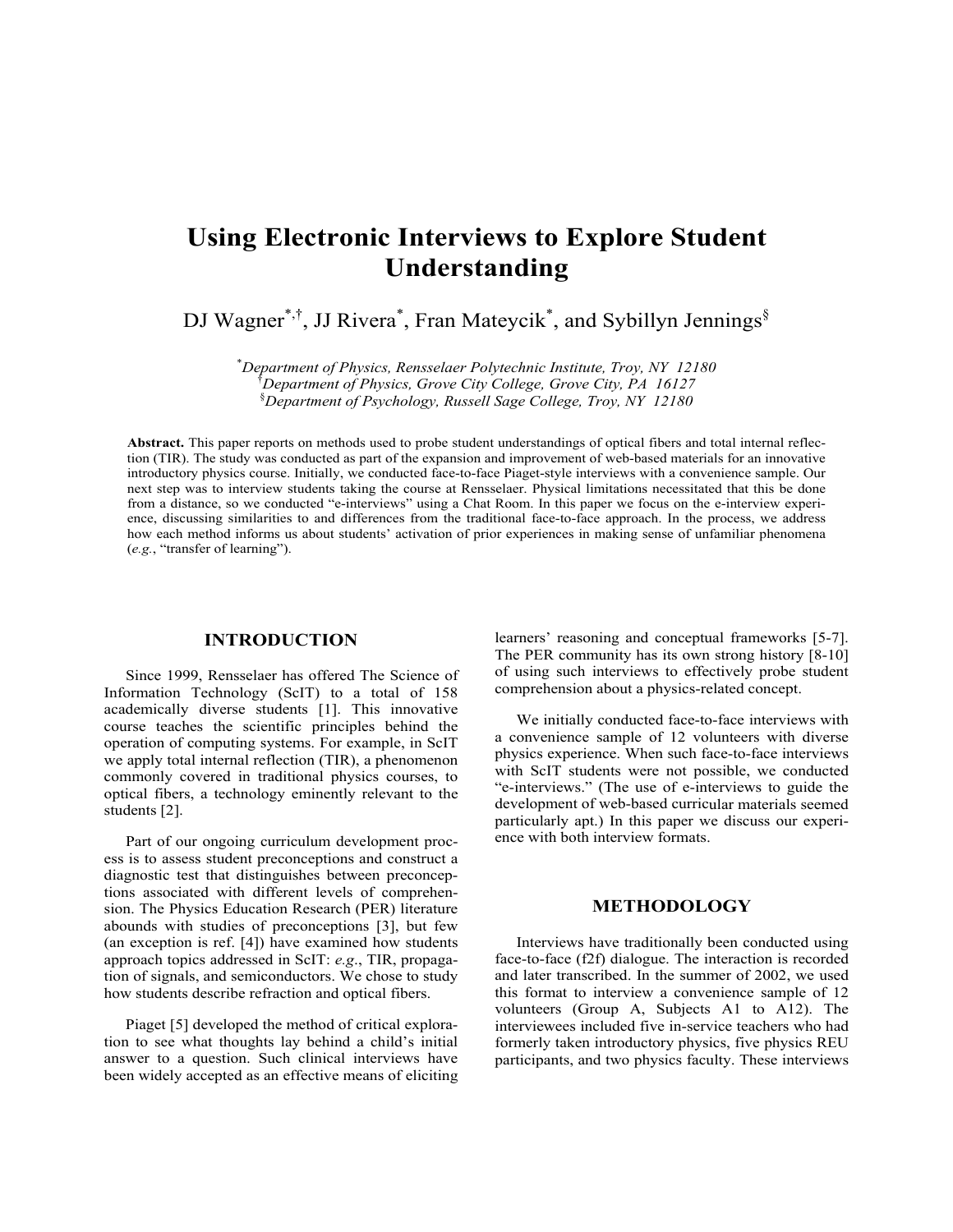provided a "broad picture" of how individuals from a variety of backgrounds think about optical fibers.

Our next step was to interview members of our target audience: students enrolled in ScIT (Group B, Subjects B1 to B22). All interviewees had taken high school physics; many had also taken college physics courses, as summarized in Table 1.

TABLE 1. Physics Background of Interviewees.

| <b>Highest Completed Physics Course</b> | <b>Grp A</b> | Grp B |
|-----------------------------------------|--------------|-------|
| <b>High School Physics</b>              |              |       |
| College Physics I                       |              |       |
| College Physics II                      |              |       |
| Upper-Level Coll. Phys.                 |              |       |
| Physics Faculty                         |              |       |

Face-to-face interviews with students enrolled in ScIT were not possible, since the interviewer and students were in different regions of th e country. Additionally, Rensselaer's tradition of innovative use of technology in and out of the classroom, al ong with the amount of time spent by college students in Chat Rooms and using Instant Messagin g (IM) [1 1], suggested that ScIT students would be fairly comfortable using electronic communication. We therefore conducted "e-interviews", using the Chat Room tool of WebCT. All 22 ScIT students were interviewe manner before instruction; post-instruction einterviews were conducted with 8 of those 22.

ScIT students signed up for interview times in one SCIT students signed up for interview times in one<br>of WebCT's four chat rooms. At the appointed time, examples of descriptions found the interviewer and the interviewee "met" by logging into the chosen Room. Like their f2f counterparts, our e-interviews started with participant identification and verification of informed consent. Initial questions about students' backgrounds helped build rapport and establish comfort with the environment before to the content-laden questions.

Both sets of interviews were conducted by the same interviewer (a physicist); a cognitive psychologist "observed" many interviews to gauge their efficacy. The content portion of all interviews began with the question "What does an optical fiber do?" Subsequent questions included, "How might the fiber keep the light from escaping out the sides?" "What can you tell me about refraction?" and "How does TIR occur?" In the tradition of Piaget, our interviews were dynamic and driven by the participants' responses, so the exact set of questions depended on those responses.

Consecutive interviews were scheduled in different Chat Rooms. Each Chat Room opens up in its own browser window, creating individual "examining rooms." For example, the interviewer could wrap up

an interview with one student in Room 1 while starting the preliminaries with the next student in Room 3. The separate browser windows, along with the scroll bars and automatic transcription of the conversation, assisted the interviewer in keeping track of the "tone," as well as the specific content, of each interview.

# **S FINDING**

Our purpose in this paper is to report on our experiences using the two interview formats and offer some observations for those who might consider the einterview approach. We are not attempting to show either the superiority of one method or the equivalence of the two; indeed, such direct comparison of these two disparate formats is akin to the proverbial comparison of apples and oranges. We have grouped our observations around three aspects of the interview experience: descriptions of targeted physics topics, how the different modes of communication affected the social interaction, and practical considerations.

# **Topics**  d in this **Targeted Physics**

We found that the physics descriptions gleaned from the e-interviews were consistent with those observed in the f2f interviews. Analysis of those descriptions is reported elsewhere  $[12]$ . Here we present specific examples of descriptions found in the two formats.

Consider the following excerpts from e-interviewee B11 and f2f-interviewee A8.

B11: "Light [in an optical fiber] is prevented from escaping too early, by using mirrors to turning make sure the light bounces through the cable and doesn't escape. ... [the mirrors] are made of glass and located throughout the cable."

> A8: "if uh, you want the light to go in different directions inside of the tube you would ... Somehow screw, uh, put mirrors on the sides of the tube at a certain angle so when the light goes, uh, enters from this side … it would be reflected here (points at diagram)."

In both formats subjects successfully conveyed an image of mirrors embedded at points within a fiber

 F2f-interviewee A5 and e-interviewee B10 each drew upon past experiences to *reject* a mirroredsurface model of fibers. A5 recalled "those things you get at like Disney World … there's like a light that you see at the end of the strings, but the strings themselves don't look lit up." B10 also recounted his experience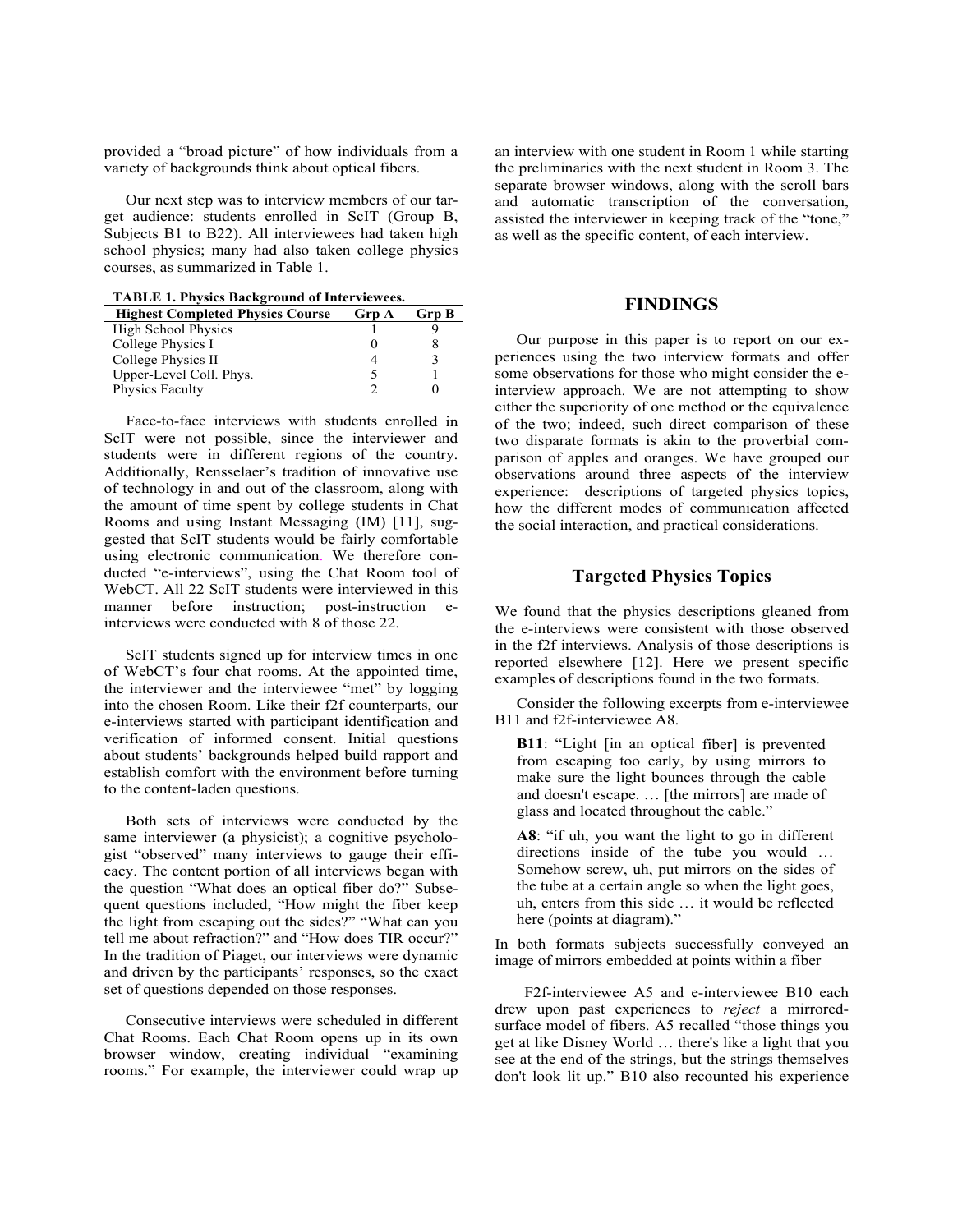with character wands which "looked sim il ar to a flashlight with a battery inside ... when you turned them on, there were all of these wires com in g out of the top of the wand, and the ends would glow d ifferent colors." Although A5 expressed her exp eriences vocally while B10 typed his, both were able t o effectively communicate the memories they activated.

#### **Social Interaction**

Social interaction in face-to-face interviews utilizes multiple communication channels. The f2f subject uses not only words, but also tone of voice and gestures to convey meaning. Additional communication may occur through drawing or interaction with demonstration equipment [8]. For example, we provided a scratch pad in the f2f interviews; it was used in all but one of those interviews. Furthermore, the f2finterviewer may discern the subject's emotions and motivational state by reading facial expressions and postures. These visible channels of communication are simply not an option in e-interviews; their absence changes the nature of the social interaction, as described below. In our specific experience, this change did not lead to a substantive difference in descriptions of the targeted concepts provided by interviewees.

Consider the descriptions of Disney World wands provided by subjects A5 and B10. A5, in her f2f interview, used gestures to illustrate how the fibers sprouted out of the character's head and wiggled. B10's description required a few more words but conveyed a similar description of his past experience with optical fibers. Similarly, B11 and A8 were both able to convey a model of fibers with mirrors embedded in them, even though e-interviewee B11 did not have the scratch pad provided in A8's f2f interview.

Participants in the e-interviews created workarounds to constraints they experienced. Subject B18 "drew" with keyboard symbols: "I think it would bend toward that wall -- so it enters like '\', then inside is more towards '---' (but not, necessarily), and then when it leaves, it's back to '\'." Subject B21 drew offline: "[light bends] towards the normal -- Changed my mind, away from the normal -- I drew a picture." The interviewer commented on the lack of a scratch pad in 6 of the 30 e-interviews when visualizing what students described was particularly difficult. Some success was achieved through questions such as "Can you describe what you're visualizing?" (One student replied, "I'm visualizing the beam that goes through the boundary to bend closer to parrallel [sic] with the boundary.") Still, the absence of a scratch pad in einterviews did sometimes limit the extent of probing.

The Chat Room interviewer can glean some insight from the language and format used. Lack of uppercase letters, the inclusion of IM jargon [13] such as "lol" or "iirc", and the use of emoticons such as :) and  $\therefore$  & can indicate how comfortable the participant is or qualify a statement. Twelve of the 22 ScIT students einterviewed used IM jargon, and the interviewer used jargon or emoticons in almost every e-interview, to put the subjects at ease. Subjects frequently chose to type out their qualifications and hesitations - phrases such as "i don't know the specifics, but ...," "umm -- i could make a stab in the complete dark," and "I think I am confused -- Let me re-phrase my answer" were common throughout the e-interviews. Also common was the use of question marks at the end of statements to indicate hesitancy. The interviewer suggested the use of a symbol  $(\#)$  to signify the completion of a turn, since pauses were easily misinterpreted.

Gestures, facial expressions, and tone of voice may be misinterpreted or get lost in a transcription of an f2f-interview. E-interview participants cannot use anything except their words and are therefore likely to describe their thoughts more explicitly. And the einterviewer does not have to worry about her unconscious reactions influencing an interviewee's responses. We harbor no illusions, however, that the text of a Chat Room transcript can provide the same detailed information as can a video of a f2f interview. Emotions/reactions in an e-interview arise from the interviewee's conscious effort; unconscious (or unacknowledged) reactions are not easily identifiable in an electronic conversation. Additionally, the e-interview is not a "controlled" environment;  $e.g.,$  the subject's doorbell could give rise to a pause that the interviewer interprets as the subject thinking hard about a question. The importance of these constraints will, obviously, depend upon the information sought in the study.

# **Practical Considerations**

Researchers conduct interviews to collect information, but the information collected is not the only factor one must consider. Time and resource constraints, along with the willingness of subjects to participate, play a crucial role in the success of a study.

E-interviews are convenient. They can involve participants from across the country – even from around the world. Times can be arranged without regard to building access or office hours. (Ours were often held between 9 PM and midnight, a convenient time for the participants to be on-line.) When necessary, the interviewer can overlap interviews by using multiple Chat Rooms, decreasing the necessity of quickly